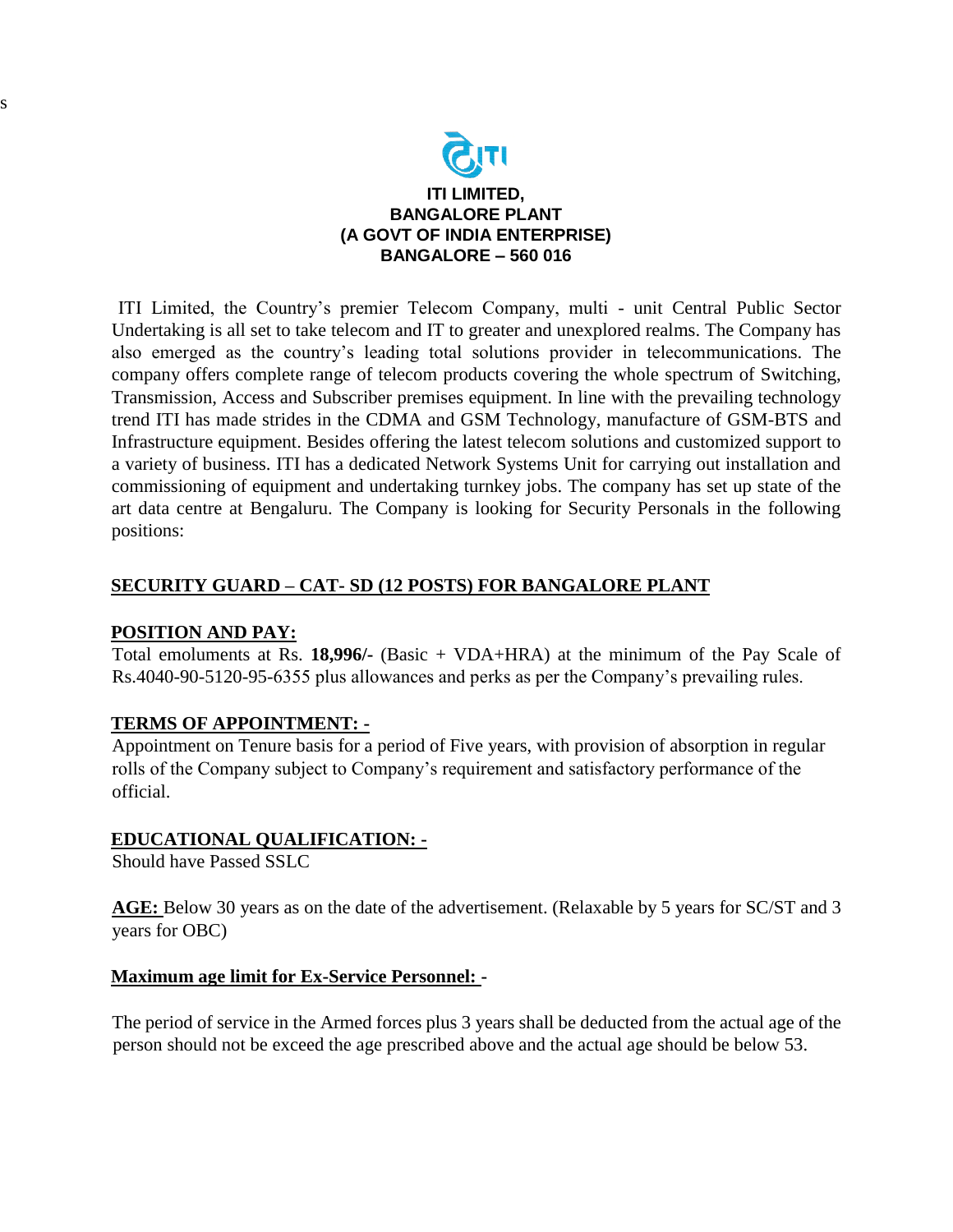## **5.Experience: -**

With NCC /Defence / Para-Military Force exposure.

- 1. First Preference will be given to Candidates with Defence / Para-Military Experience.
- 2. NCC-B Level certificate holders and security guard experience only will be considered.

## **Benefits & Perks: -**

- 1. Statutory benefits i.e. Provident Fund/Gratuity etc., as per relevant Act.
- 2. Medical Facility / subsidized Canteen/ Conveyance as per Company rules.
- 3. Company's residential quarters subject to availability in which case HRA is not admissible.
- 4. 20 days of Earned leave, 15 days of Casual leave and 05 days of Sick leave as per Company, Rules for Non-Officers.
- 5. Present Variable Dearness Allowance @340.2% of Basic pay, HRA@ 30% of basic pay.

# **GENERAL CONDITIONS:**

- 1. Only Indian national's candidates need to apply. Mere submission of application will not entail right for claiming appointment.
- 2. Reservations for SC/ST/OBC (Non creamy layer) and Persons with disabilities (PWD) / as per Govt. of India Guidelines.
- 3. Educational Qualification, Age and Experience limit prescribed is as on the date of Advertisement.
- 4. Relaxation in Age and Experience may be considered at the sole discretion of the Management.
- 5. The Company reserves the right to consider only those candidates for Competitive Aptitude/Technical test/Group task who according to its decision rank high in terms of eligibility criteria.
- 6. Decision of the Company with regard to eligibility of Candidates will be final. Mere eligibility will not entitle any candidates for admission to selection.
- 7. Canvassing in any form will disqualify the candidature.
- 8. Company reserves the right to fill all or partially or not to fill any of the post/s. The No. of posts to be filled may decrease or increase depending on the actual / future requirements of the company.
- 9. Applications with insufficient information / incomplete will be rejected.
- 6. Certificate of mark sheet of SSLC and Ex-service men candidates Discharge book (Compulsory)issued by the competent authority should be attached.

## **MEDICAL STANDARD**

Applicants should be of sound health and should meet the medical standard prescribed by the Company. Appointment of selected candidates will be subject to medical fitness duly certified by the Company's Medical Officers. No relaxation in health standard is allowed.